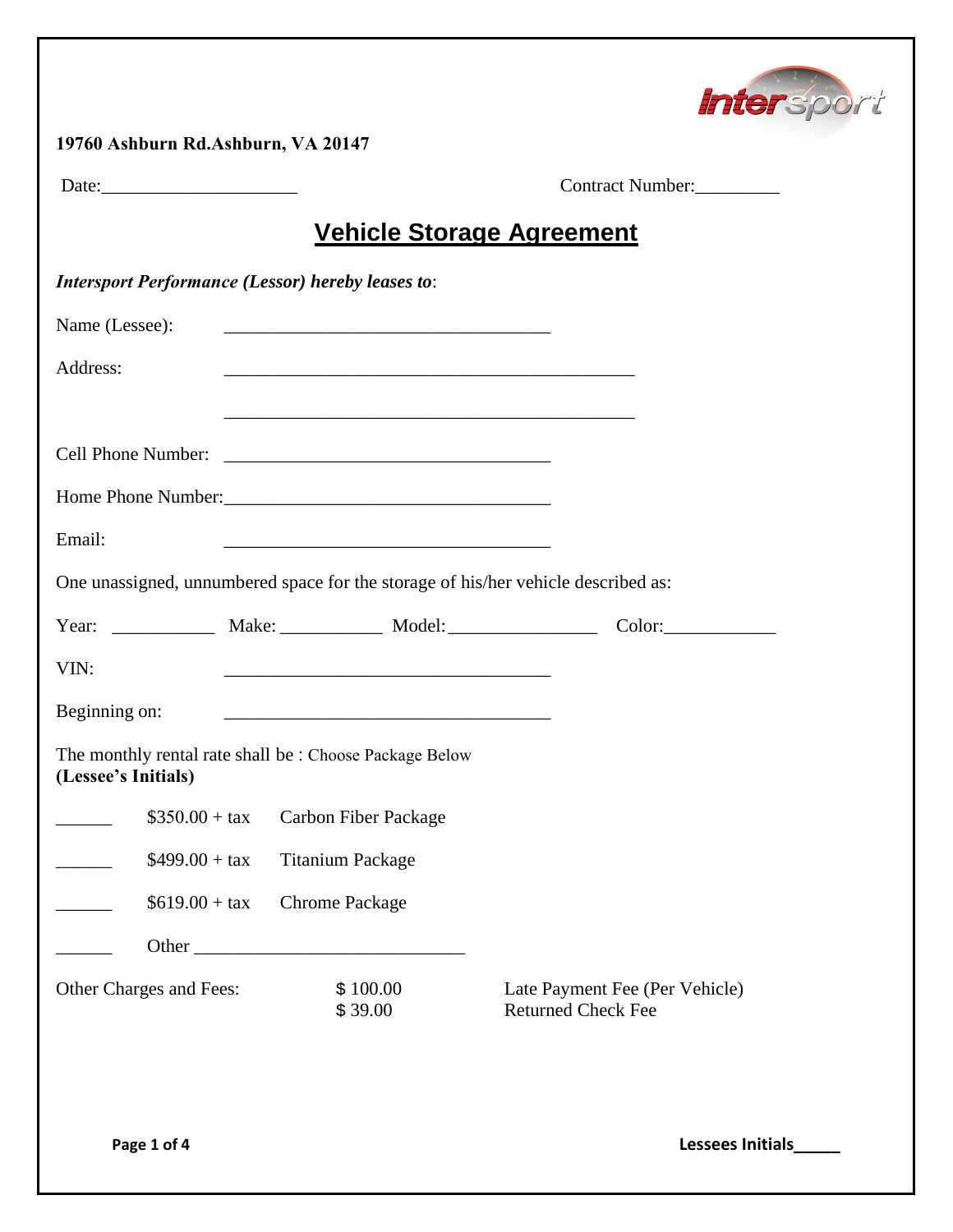

## **19760 Ashburn Rd. Ashburn, VA 20147**

**1. Use Of Facility:** Lessee is accorded the use of the Space described above in the Storage Facility located at 19760 Ashburn Rd. Ashburn, VA (the Facility).

|                                                        |                                               |   | <b>Carbon Fiber</b><br>\$350 / mo                                                                                                                                                                                                                                                                        | Titanium<br>\$499/ mo | Chrome<br>\$619/ mo |
|--------------------------------------------------------|-----------------------------------------------|---|----------------------------------------------------------------------------------------------------------------------------------------------------------------------------------------------------------------------------------------------------------------------------------------------------------|-----------------------|---------------------|
| Secure Indoor Space                                    |                                               |   | Y                                                                                                                                                                                                                                                                                                        | Y                     | Y                   |
| Weekly Visual Inspection                               |                                               |   | Υ                                                                                                                                                                                                                                                                                                        | Y                     | Y                   |
|                                                        | <b>Complimentary Car Cover</b>                |   | Y                                                                                                                                                                                                                                                                                                        | Y                     | Y                   |
| <b>Complete Detailing</b>                              |                                               |   | Add \$350*                                                                                                                                                                                                                                                                                               | Add \$250*            | $Y^*$               |
| Vehicle Start-Up (1 per week)                          |                                               |   | Υ                                                                                                                                                                                                                                                                                                        | Υ                     | Υ                   |
| Vehicle Air-out                                        |                                               |   | Y                                                                                                                                                                                                                                                                                                        | Y                     | Υ                   |
| Tire Pressure Monitoring                               |                                               |   | Y                                                                                                                                                                                                                                                                                                        | Y                     | Y                   |
| Fluid Level Monitoring                                 |                                               |   | Y                                                                                                                                                                                                                                                                                                        | Y                     | Y                   |
| <b>Battery Charge Monitoring</b>                       |                                               |   | Y                                                                                                                                                                                                                                                                                                        | Y                     | Υ                   |
| <b>Battery Tender (Trickle Charger)</b>                |                                               |   | Y                                                                                                                                                                                                                                                                                                        | Y                     | Y                   |
| To/From Airport Transfer                               |                                               |   | N                                                                                                                                                                                                                                                                                                        | Y                     | Υ                   |
| 10% Off all Scheduled Service                          |                                               | Υ | Y                                                                                                                                                                                                                                                                                                        | Y                     |                     |
| <b>Shuttle Service 20 mile radius)</b>                 |                                               | Υ | Ÿ                                                                                                                                                                                                                                                                                                        | Ϋ                     |                     |
|                                                        | <b>Vehicle Transport (25mile radius)</b>      |   | $$125-175$                                                                                                                                                                                                                                                                                               | <b>Y**</b>            | $Y^**$              |
|                                                        |                                               |   |                                                                                                                                                                                                                                                                                                          |                       |                     |
|                                                        |                                               |   |                                                                                                                                                                                                                                                                                                          |                       |                     |
| * Limit (1) Complete Detail Per Month<br>availability. | **Two (2) one-way segments per month included |   | **24 hour advance notice is requested for all vehicle or passenger transport services in order to                                                                                                                                                                                                        |                       |                     |
| ➤                                                      |                                               |   | If any abnormalities are noted, or if your vehicle has difficulty starting, you will be notified in<br>*Lessee's Address: All notices required by this agreement may be delivered in person, by m<br>the Lessee's address as provided in this agreement. All statutory notices shall be sent as required |                       |                     |

**\*\***24 hour advance notice is requested for all vehicle or passenger transport services in order to guarantee availability.

 $\triangleright$  If any abnormalities are noted, or if your vehicle has difficulty starting, you will be notified immediately.

**\* Lessee's Address:** All notices required by this agreement may be delivered in person, by mail, or by email to the Lessee's address as provided in this agreement. All statutory notices shall be sent as required by law. It is the Lessee's responsibility to notify Owner in writing of any change of address.

abandoned the property being stored and Lessor may proceed with collection of unpaid<br>**Page 2 of 4 Lessees Initials \* Charges, Fees and Rent:** Rent is due and payable on the first day of the rental month (3 month minimum), in advance. Any account past due ten days will incur a late fee. If payment is not received all costs incurred in collecting the account will be charged to the Lessee. Lessee shall pay a fee for each returned check. If an account remains unpaid for 30 or more days it will be assumed that Lessee has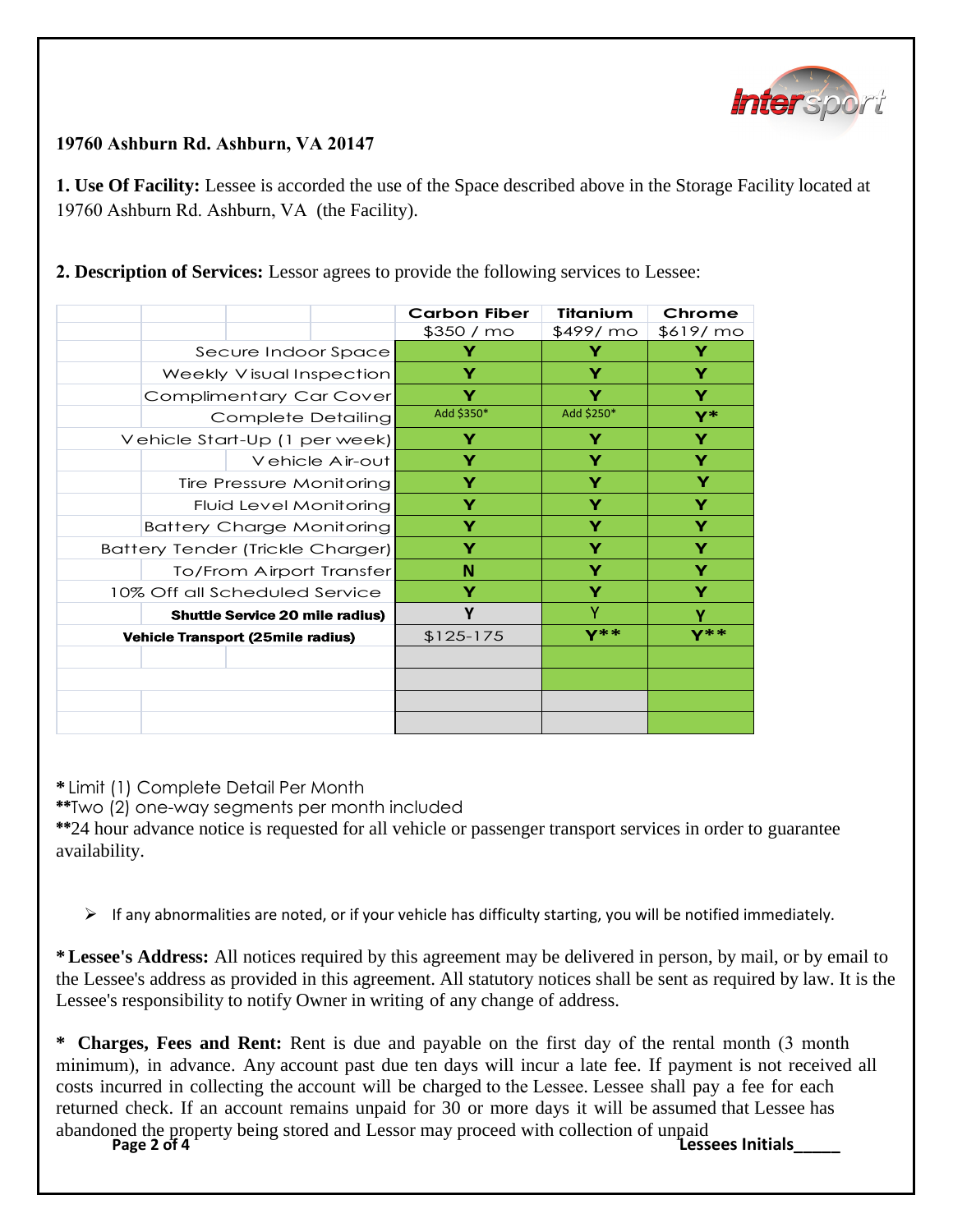

## **19760 Ashburn Rd Ashburn, VA 20147**

fees in accordance with the law. Unless Lessee notifies Lessor by the 25th day of each Rental month, this agreement shall be automatically renewed for an additional 3 months. Lessor may increase the Rent by directing thirty (30) days advance written notice of such increase to Lessee to the mailing address provided in this agreement. If Lessee has made advance payments, the new Rent shall be charged upon the new 3 month term.

**5. Proof of Ownership:** Lessee warrants that they are the owner of the vehicle described above, and that they have provided proof of such ownership. If the owner of the above vehicle is a corporation, then a Corporate Resolution on company letterhead has been provided to Intersport Performance which gives the individual listed above access to the subject vehicle.

**6. Lessee Responsibility to Provide Insurance:** Lessee agrees to maintain comprehensive physical damage coverage for the full value of the stored vehicle. This insurance coverage is a material condition of this agreement and is for the benefit of both the Lessee and the Lessor. Failure to carry the required insurance is a breach of this agreement and the Lessee assumes all risk of loss to the vehicle that would be covered by such insurance. Lessee expressly agrees that the insurance company providing such insurance shall not be subrogated to any claim of Lessee against Lessor, its agents, employees, heirs, successors or assigns.

**7. Release of Liability - Indemnification and Hold Harmless:** Lessee agrees that the stored vehicle and its contents are stored at the Lessee's sole risk. Lessor and its agents and employees shall not be liable to Lessee or Lessee's agents for any loss of or damage to the stored vehicle arising from any cause whatsoever, except where prevented by law. Lessee agrees that Lessor and its agents and employees shall not be liable to Lessee or Lessee's agents for bodily injury or death as a result of Lessee's use of the storage facility even if said injury is caused by the active or passive acts or omissions or negligence by Lessor and its agents or employees, except where prevented by law.

Lessee further agrees to indemnify, hold harmless and defend Lessor from any and all claims and lawsuits (including all costs and attorney's fees) that are hereafter brought by others arising from the Lessee's use of the storage facility and its common areas. Lessee's indemnification includes any claims or allegations of negligence against Lessor and its agents or employees.

**8. Authorized Access:** Access to the facility is controlled and strictly enforced. No person(s), including Lessee, shall be permitted into the storage areas unless escorted by Lessor's employee(s) or agent(s). Only Lessee and Lessee's specified list of authorized agents will be permitted access to the facility. Lessee may add to or subtract from their list of permitted agents by directing notice to Lessor in writing. Lessor may require valid photo identification be presented before granting access to the facility. Lessor requires a minimum of 24 hours advance notice to guarantee access to the facility. When storage fees or other charges remain unpaid for ten (10) or more days after due date, Lessor may deny Lessee access to the storage facility and/or Lessee's stored vehicle.

**9. Termination:** The Lessee may terminate this agreement upon ten (10) days written notice to Lessor prior to end of 3 month term. Lessee agrees to pay all outstanding storage fees at the end of the agreement and before the stored vehicle is removed. Lessor may terminate this agreement at any time and require Lessee to remove his/her property from the

**Page 3 of 4 Lessees Initials\_\_\_\_\_**